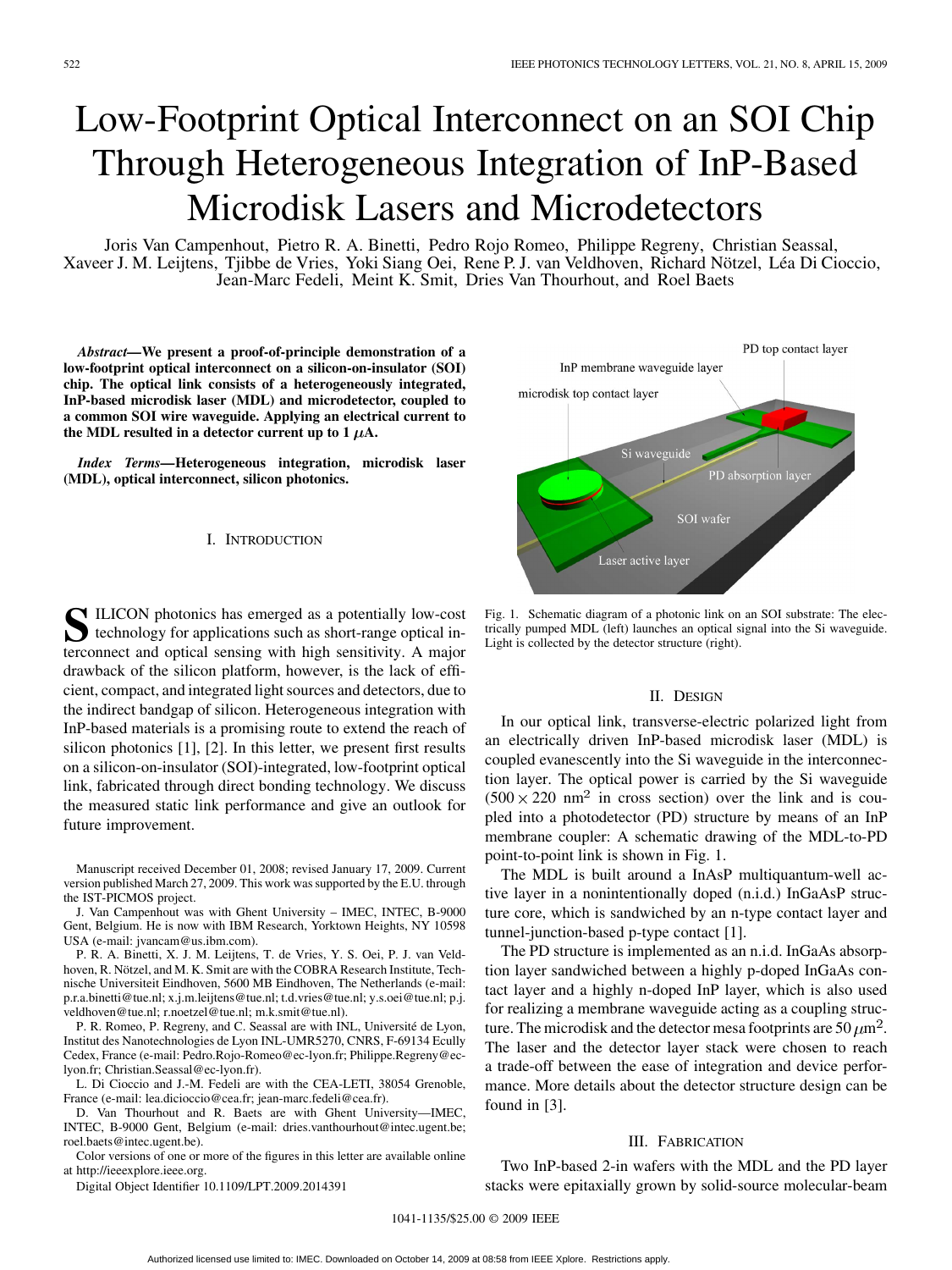

Fig. 2. Laser and detector InP-based dies bonded on a 200-mm SOI wafer.

epitaxy and by metal–organic vapour-phase epitaxy, respectively. The InP wafers were diced in  $9 \times 4.5$  mm<sup>2</sup> pieces, which were then bonded upside down on an SOI wafer (see Fig. 2), in which the Si waveguide pattern had been defined [4]. Fiber grating couplers (FGCs) [5] were etched into the Si photonic waveguide layer to enable monitoring the optical power in the Si waveguide during the characterisation of the link. A  $SiO<sub>2</sub>$ layer was deposited on top of the SOI and InP wafers to provide a silica-to-silica interface for the molecular bonding [6]. After bonding, the InP die substrate was removed by a combination of mechanical grinding and wet-chemical etching, and laser and PD patterns were defined by e-beam lithography and transferred to a 150-nm-thick  $SiO<sub>2</sub>$  hard mask. The SOI wafer was subsequently sawn into samples containing both MDL and PD dies. We proceeded with separate processing steps for the MDLs and the PDs, by covering one die with thick protective photoresist while processing the other. The  $SiO<sub>2</sub>$  hard mask was used to dry-etch the microdisks in the laser die, while in the PD die it masked the dry-etch of the membrane waveguides and of the PD bottom contact areas, which share the same n-InP layer. The silica mask on top of the detectors was then dry-etched away and the mesas were wet-chemically etched. Finally, some common processing steps were performed to complete the chip. A benzocyclobutene layer was spin-coated to planarize the chip surface and provide electrical isolation. Device topand side-contact windows were opened by a combination of  $O_2$ -plasma etch and dry etching, and metal was evaporated and patterned by lift off. Top and bottom PD contacts were metallized with a Ti–Pt–Au layer stack, as well as the bottom MDL contacts, while a Ti–Au layer stack was used for MDL top contacts. Fig. 3 shows the mask layout and a picture of the fabricated devices, taken with an optical microscope before the chip metallization.

## IV. MEASUREMENT RESULTS

The static performance of the integrated optical link was tested at room temperature by applying a variable current to the MDL and recording the corresponding PD current. The MDL in the link of interest was 500 nm thick and had a diameter of



Fig. 3. Layout of the test chip, showing the position of the bonded laser and detector die, the Si photonic waveguide pattern (background) and the FGCs at the edges of the chip. Pictures of an MDL and a PD taken with an optical microscope before the chip metallization are shown in the inset (scale bar is  $10 \mu$ m).



Fig. 4. (a) Optical power arriving at the FGC (black) and detector current (grey), measured as function of laser drive current for the pulsed and (b) the continuous-wave experiment. The measured optical power (detector current) fluctuated between the values indicated by the dotted (dashed) lines.

7.5  $\mu$ m. The dimensions of the detector were 30  $\times$  5  $\mu$ m<sup>2</sup>. The length of the link was 7 mm.

In a first measurement, a pulsed current drive signal (80-ns pulses,  $1-\mu s$  period) was applied to the MDL in order to avoid excessive self heating [1], and the average detector current was recorded as function of the laser current. The PD was kept unbiased at 0 V throughout the experiment, as the detectors on this particular sample suffered from relatively large dark currents (several  $\mu$ A) at elevated reverse bias level, most probably due to unexpected erosion of the top p-contact layer, which occurred during the mesa wet-etching step. At the same time, the average optical power in the SOI waveguide was monitored using the FGC at the end of the SOI wire opposite to the one terminated by the detector (Fig. 3). Both curves can be found in Fig. 4(a). The threshold of the laser is reached at an average laser current of 55  $\mu$ A, or equivalently, a peak laser current of